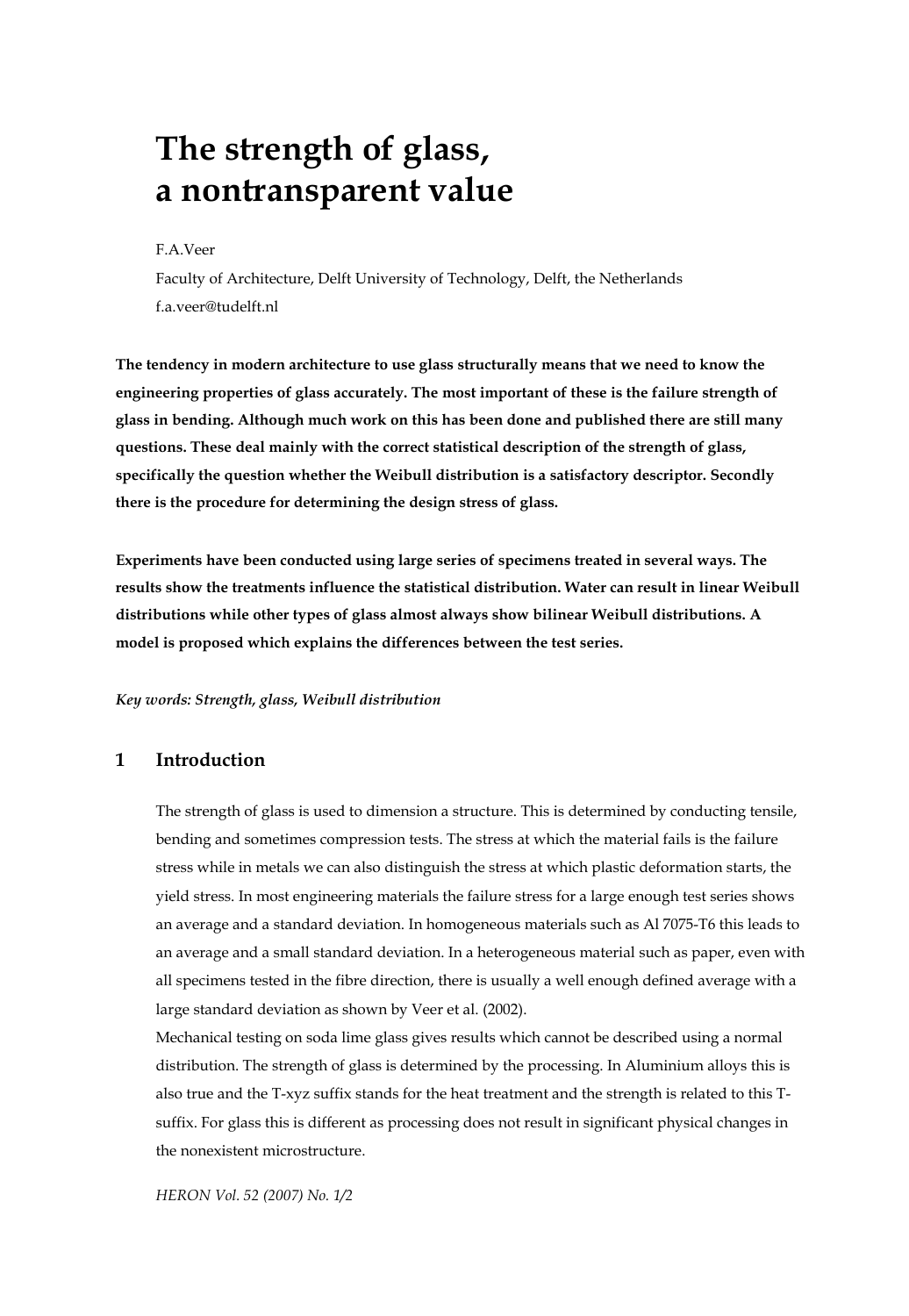As the strength of glass is important for engineering with glass it has been a topic of research by the author for many years. This paper puts together the results of a series of papers published previously.

#### *1.1 The structure of glass*

Glass is an amorphous material which is usually taken to mean that there is no structure in glass. This is a wrong assumption. At the nano-level it is possible to identify several primitive shapes in glass. These shapes are rings containing between three and seven Silicium atoms with bridging oxygen atoms in between. These rings are joined into a three dimensional structure by primary chemical (covalent) bonds. Some of these rings are broken up by the OH- groups and Na+ ions of the soda additive. This decreases the melting point by breaking up the 3-D network. Thus although there are some discernible structural elements, there is no systematic repetition of this structure and thus no crystallinity by the standard definition. Glasses outside the soda lime family can have different nano-structures as described by Rouxel (2006). The lack of a crystal lattice prevents dislocations and thus removes any possibility of plasticity. Anyway the covalent bonding between most of the atoms cannot reform easily if broken. Any local stresses around a defect that exceed the chemical bond strength will thus cause bond failure and increase the local stresses. The material can thus only deform elastically or fracture.

#### *1.2 The processing of glass*

Float glass is made by pouring molten glass onto a bed of liquid tin (Sn) in a nitrogen (N**2**) atmosphere. The liquid glass forms a continuous ribbon moving from the hot glass oven to the colder annealing lear, solidifying in the process. Glass thickness is controlled by the rate at which the molten glass is poured onto the tin. The liquid glass is pushed using paddles into a ribbon about 3.5 m wide. In this phase sometimes coatings can be applied to the hot glass on the nitrogen side. After leaving the tin bad the glass ribbon is cooled slowly (annealed) to avoid freezing in residual stresses. The ribbon is cut down to a length of 6 m and later cut to a standard width of 3.21 meter. These standard Jumbo plates are distributed and processed as the needs of the consumer dictate. Quality control is such that there are usually no significant impurities or inclusions in the glass. The controlled cooling leads to a homogeneous plate without internal defects. An often ignored problem is improper annealing. Glass regularly glass cracks spontaneously on the cutting table because of residual stresses. In practice this probably affects less than 0.1% of glass production in western European plants. There are reports that eastern European factories working in winter have much higher levels of annealing problems because of the severity of their winters and poor thermal isolation of factories.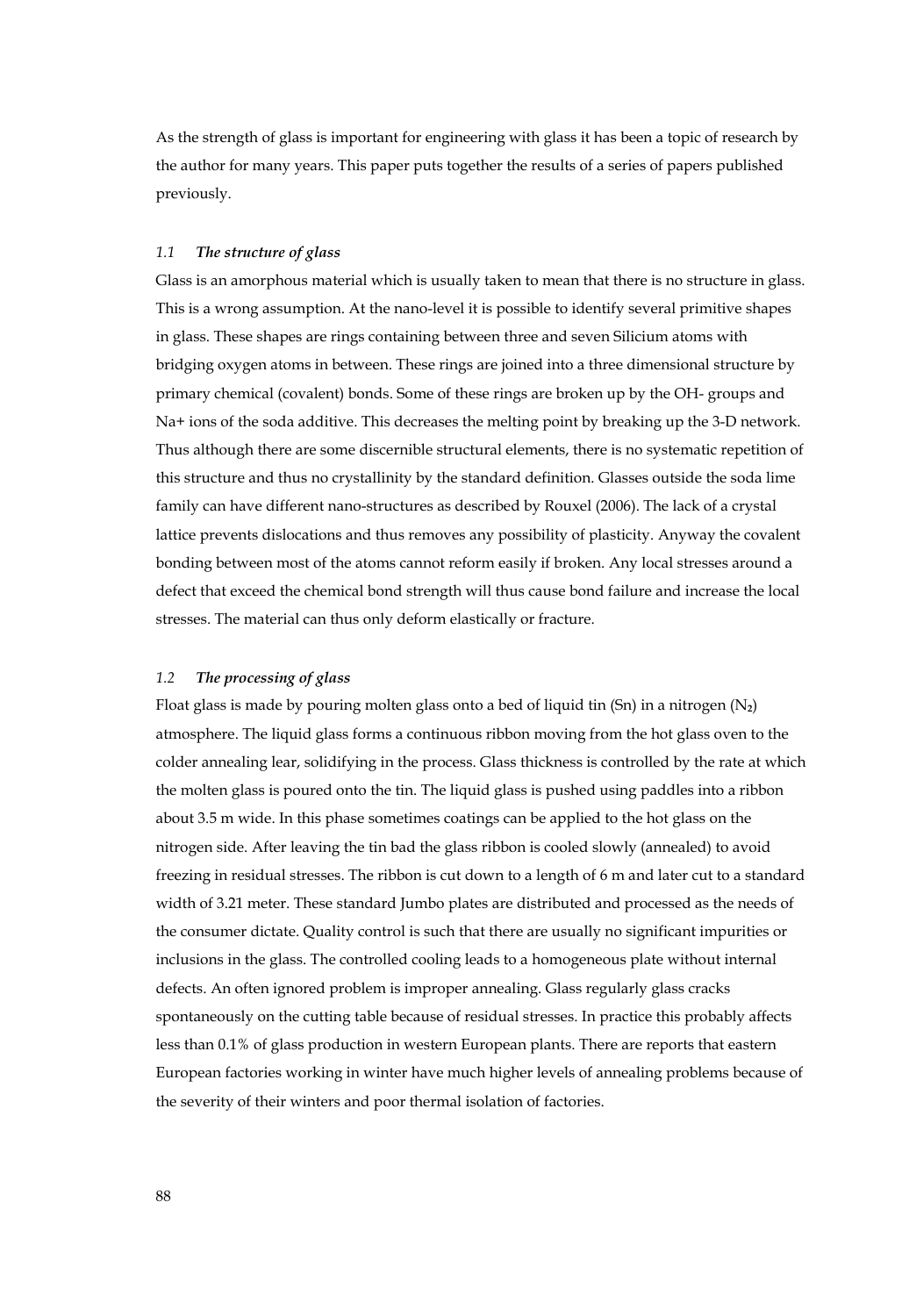#### *1.3 Cutting and grinding of glass*

In almost all cases the float glass panels are cut. This is done by scratching a line on the glass using a scoring wheel of high hardness. The glass is bent or heated locally to put the scratch into tension which leads to unstable crack growth from the scratch through the thickness of the plate. Simple as this sounds, it is quite complicated, especially for thicker glass where the crack growth has a more three-dimensional character. Important in all cutting is using the right cutting wheel (hardness and cutting angle), the right lubricant and the right pressure. Too much pressure can cause damage on the back side of the glass. Some aspects of this are explained by Whittle et al. (2002) and Hand et al. (2006). It is important to realise that cut glass by definition is not flat and that the two edges have different geometries.

To give a more even surface and thus better strength the edges of the glass are usually ground. This uses a rotary action to remove material. On a micro level this involves locally cracking the glass into micro fragments which are washed away. The rough surface of the cut glass is transformed into a smooth surface with no visible defects and an assumed higher strength. Grinding can be done to give a flat edge but usually the right angles are ground down to 45 degrees in the belief that this improves the strength. On a given industrial grinder there are several ways to finish the glass. Corti et. al have shown that this affects the strength of the glass. More important than the settings of the machine is the degree of maintenance of the machines. Both for cutting and grinding old and worn down cutting heads or grinding rolls can produce damage which can significantly affect the strength, even if the naked eye cannot be see the differences.

## **2 Experimental procedure**

For all experiments on flat glass, specimens were cut from standard float glass plates. A range of thicknesses has been investigated. The specimens that were manually cut were processed by an experienced glazier using cutting and breaking tools appropriate to the thickness. The machine cut glass was cut using standard industrial automated cutting tables using settings suitable for the glass thickness. Some of the manually cut specimens were finished by sanding or polishing the cut edges. Some of the industrially cut glass had its edges processed using industrial automated grinding equipment.

Some specimens were cut using a water cooled rotary diamond wheel grinder. This produces small specimens with clearly defined and smooth surfaces and square edges in a single processing step.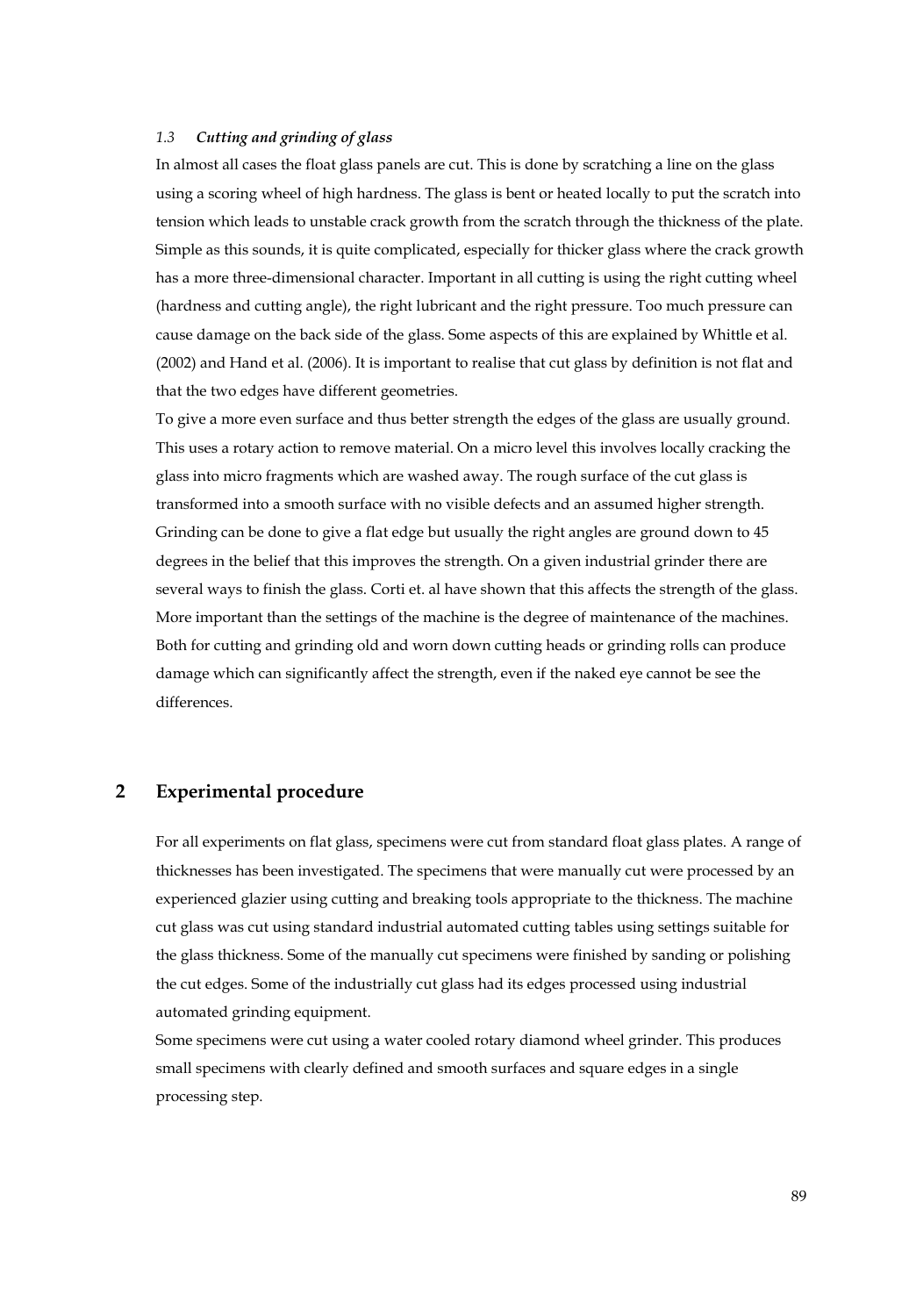To find out the strength of noncut glass tests were conducted on Schott AR-glass rods. These have a chemical composition almost identical to soda lime float glass but are produced by an extrusion like process. This results in round bars with a continuous surface. Zwick Z10 or Z100 universal testing machines were used to conduct bending tests using displacement control. Tests on small specimens used 3 point bending and tests on large specimens used 4 point bending.

| Table          | Type of glass                   | Type of test    | Size of specimen          | Total    |
|----------------|---------------------------------|-----------------|---------------------------|----------|
| number         |                                 |                 |                           | number   |
|                |                                 |                 |                           | of tests |
| $\overline{2}$ | Round bar                       | 3 point bending | 400 mm long, 25           | 10       |
|                |                                 |                 | mm diameter               |          |
| 3              | Flat glass, manually cut        | 3 point         | $400\times40$ mm, 2, 3, 6 | 40       |
|                |                                 | bending, tested | mm thick                  |          |
|                |                                 | flat            | $400\times80$ mm, $8$ mm  |          |
|                |                                 |                 | thick                     |          |
| $\overline{4}$ | Flat glass, manually cut,       | 3 point         | 400×40×3 mm               | 48       |
|                | machine cut, manually cut and   | bending, tested |                           |          |
|                | sanded and ground out of plate  | flat            |                           |          |
| 5              | Flat glass, machine cut,        | 3 point         | 400×40×6 mm               | 120      |
|                | machine cut and ground          | bending, tested |                           |          |
|                |                                 | flat            |                           |          |
| 6              | Flat glass,                     | 4 point         | 600×50×10 mm              | 96       |
|                | Machine cut and ground          | bending,        | 1000×125×10 mm            |          |
|                |                                 | Tested flat and | 1000×250×10 mm            |          |
|                |                                 | standing        |                           |          |
| 7              | Flat glass,                     | 4 point         | 1000×125×10 mm            | 32       |
|                | Machine cut and ground using    | bending,        |                           |          |
|                | three different grinding lines  | Tested standing |                           |          |
| 8              | Flat glass and optiwhite glass, | 3 point         | 200×20×8 mm               | 139      |
|                | ground out from plate           | bending, tested |                           |          |
|                |                                 | flat            |                           |          |

*Table 1: Overview of test results*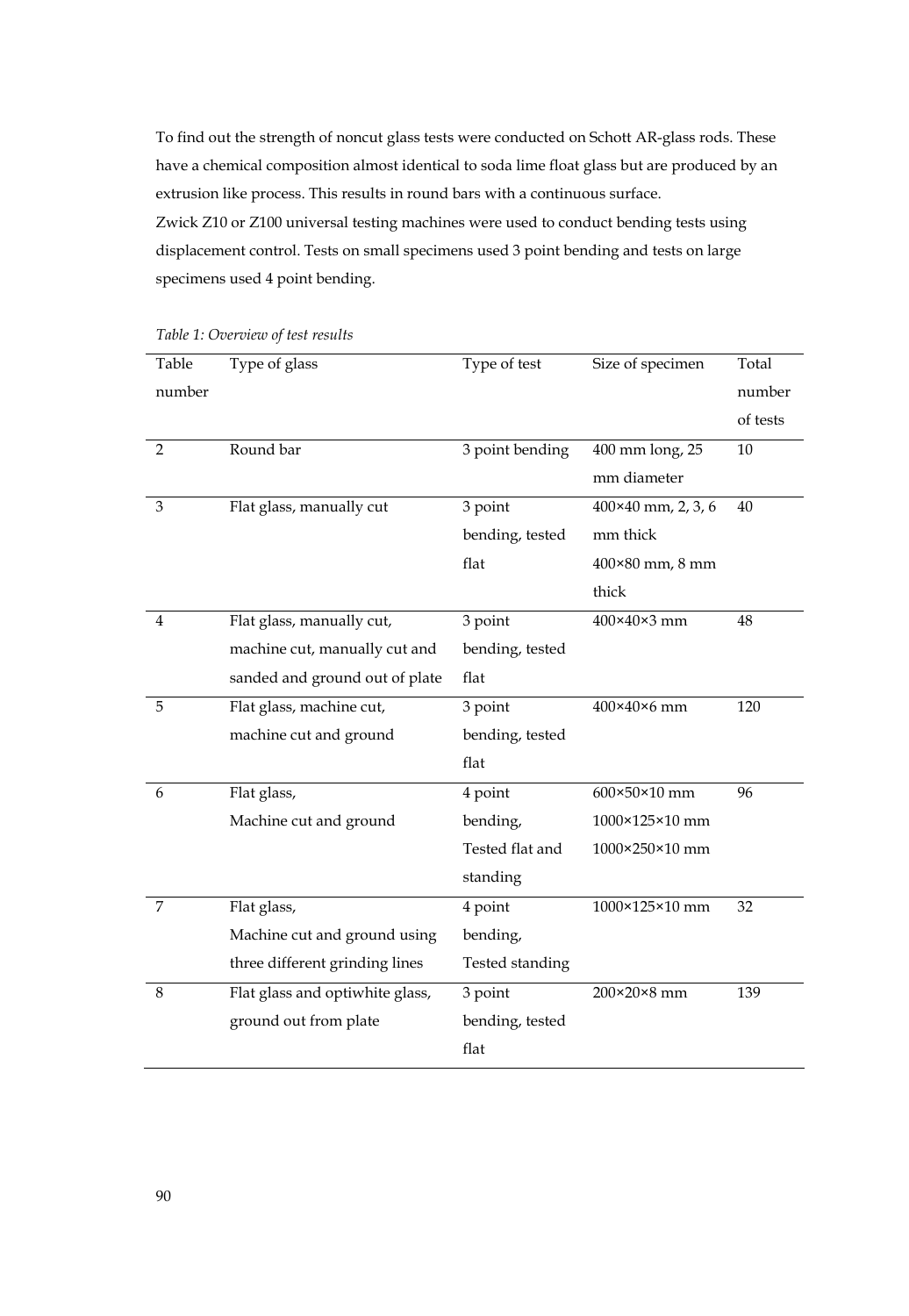## **3 Experimental Results**

The tests summarized have been done over a period 7 years. Of each series the average and standard deviation as a percentage of the average are given to compare the spread in different series. Weibull diagrams are shown where they are necessary. This is not done for all tests because of limitations of space.

The use of an average and standard deviation does not imply that a normal distribution is valid. The use is solely for providing a standardised method of comparison. Table 1 contains an overview of the test sets.

#### *3.1 Results for noncut glass*

The Schott Ar glass rods were tested in four point bending in the as received condition. The results are given in table 2. Most of these results were published by Veer et al. (2002-2). Failure took place in the centre of the specimens.

*Table 2: Bending tests results on AR glass rods of length 400 mm and diameter 25 mm* 

| Glass condition | Average failure stress | Standard deviation<br>Number of tests |    |
|-----------------|------------------------|---------------------------------------|----|
|                 | (MPa)                  | (% of average)                        |    |
| As received     | 102                    | 6.2                                   | 10 |

#### *3.2 Results for manually cut glass*

From standard glass plates of varying thicknesses test specimens were cut by hand and tested in three point bending. The results are given in table 3. These results were published by Veer et al. (2003).

*Table 3: Bending strength of manually cut glass, specimens 400 long and 40 mm wide, except for 8 mm thick specimens which were 80 mm wide* 

| Glass thickness (mm) | Average failure stress | Standard deviation | Number of tests |
|----------------------|------------------------|--------------------|-----------------|
|                      | (MPa)                  | (% of average)     |                 |
| っ                    | 50.2                   | 41.0               | 8               |
| 3                    | 74.6                   | 16.8               | 12              |
| 6                    | 62.1                   | 37.2               | 10              |
| 8                    | 47.7                   | 20.2               | 10              |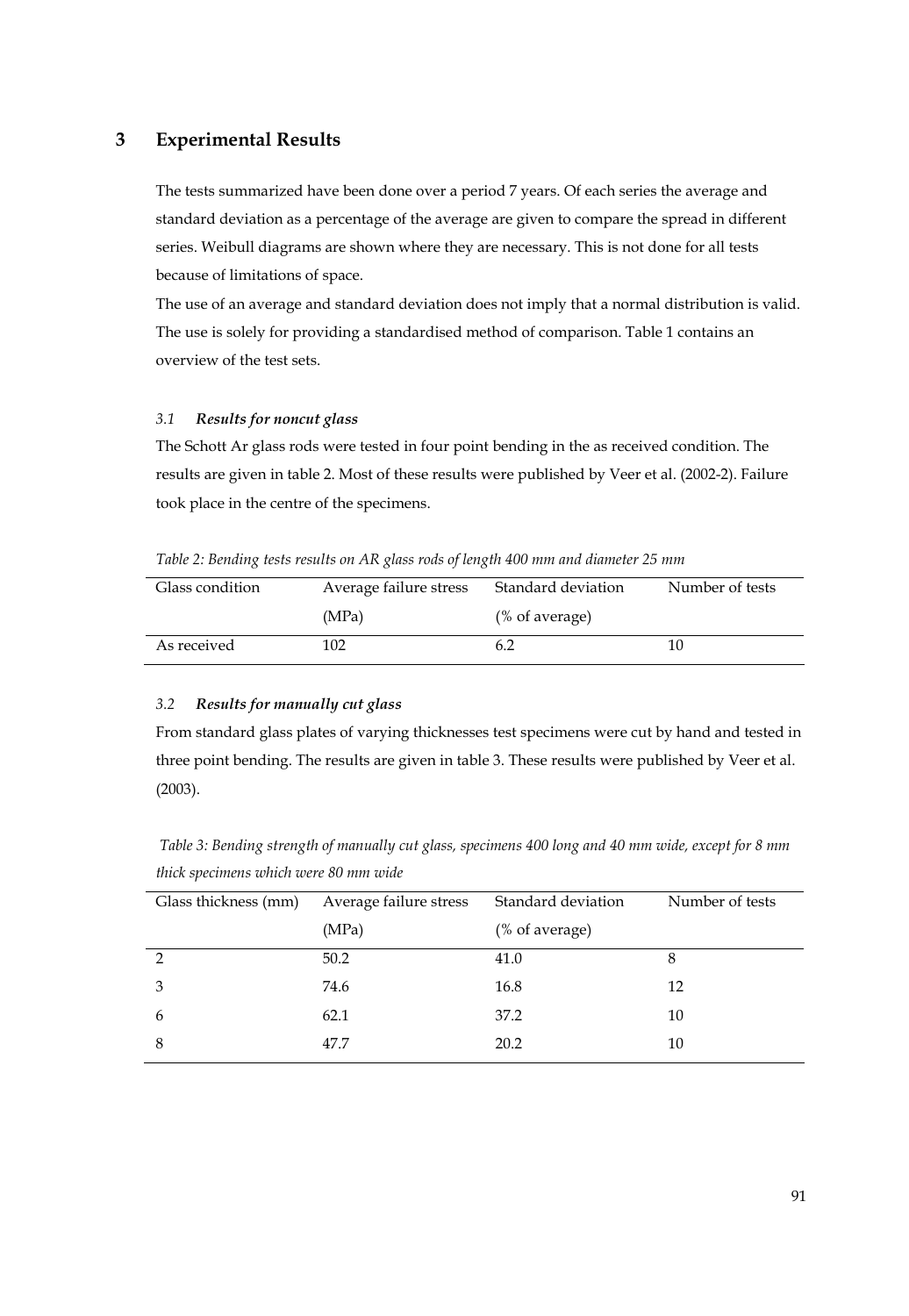#### *3.3 Results for three mm thick glass with different edge finishes*

From standard glass plates of 3 mm thick test specimens were cut by hand, by rotary grinding or cut by machine. Some of the manually cut specimens were sanded down to a rounded shape. All specimens were tested in three point bending. The results are summarised in table 4 and shown in figure 1. These results were published by Veer et al. (2003).

| Glass thickness (mm) | Average failure stress | Standard deviation | Number of tests |
|----------------------|------------------------|--------------------|-----------------|
|                      | (MPa)                  | (% of average)     |                 |
| Manually cut         | 74.6                   | 16.8               | 12              |
| Manually cut and     | 60.3                   | 11.9               | 12              |
| sanded to rounded    |                        |                    |                 |
| shape                |                        |                    |                 |
| Ground out of plate  | 100.2                  | 29.3               | 12              |
| Machine cut          | 83.3                   | 39.3               | 12              |

*Table 4: Bending strength of 3 mm thick glass specimens of length 400 and width 40 mm.* 



*Figure 1: Weibull plot of data in table 4.* 

#### *3.4 Results for six mm thick industrially processed glass*

From a single glass plate of 6 mm thickness, test specimens were cut by machine. Some of these were industrially ground on the edges. All specimens were tested in three point bending. The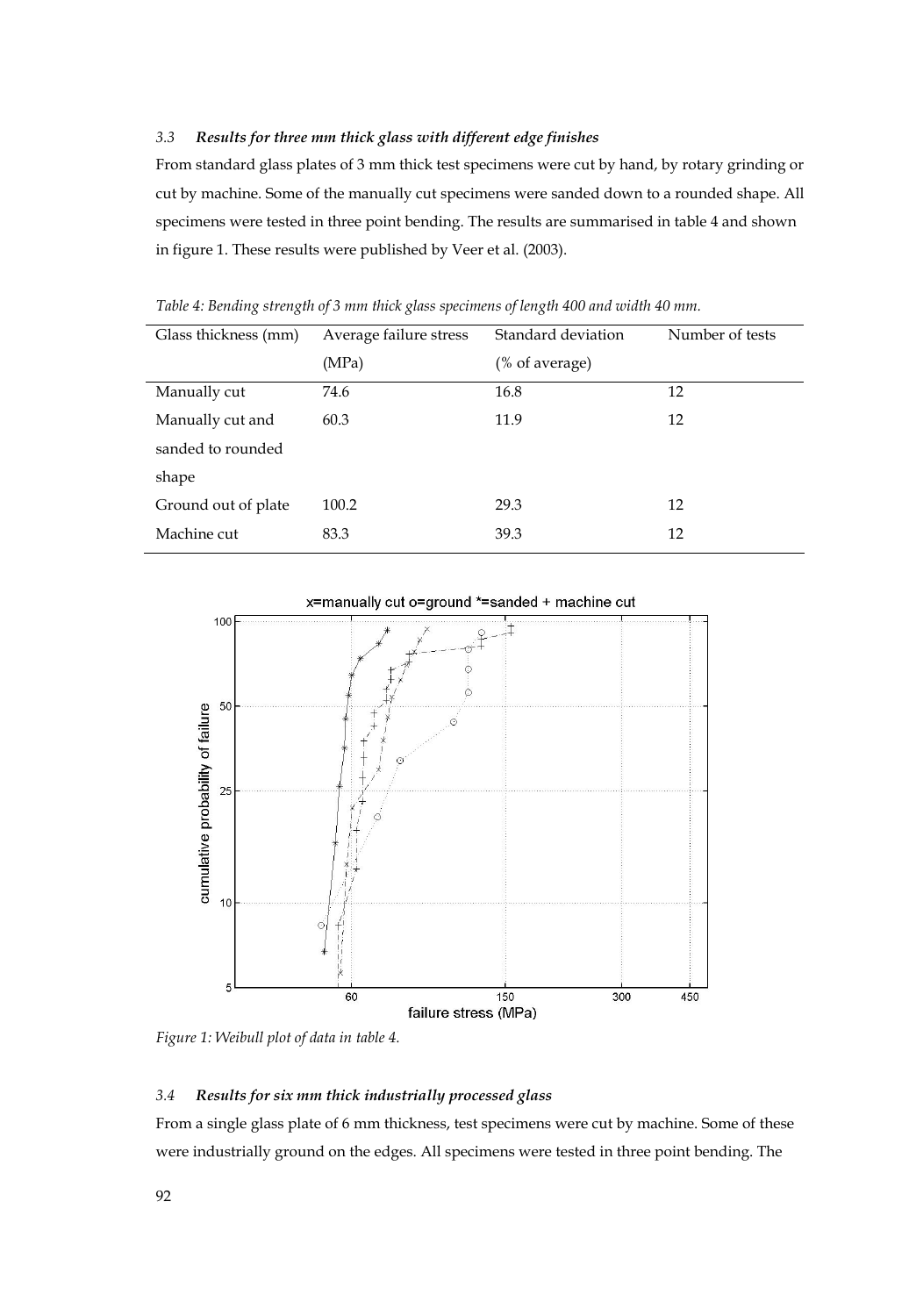initial results for the cut specimens suggested a division into two groups. The remaining specimens were divided into two groups, which were tested with the cutting bur placed upwards, in the compressive zone, and with the cutting bur placed downwards, in the tensile zone. The result are summarised in table 5 and shown in figure 2. These results were published by Veer et al. (2003)

| Test configuration | Average failure stress | Standard deviation (% | Number of tests |
|--------------------|------------------------|-----------------------|-----------------|
|                    | (MPa)                  | of average)           |                 |
| Mixed              | 65.6                   | 21.7                  | 30              |
| Bur up             | 100.3                  | 32.8                  | 30              |
| Bur down           | 49.4                   | 12.6                  | 30              |
| Cut and ground     | 82.5                   | 8.5                   | 30              |

*Table 5: Bending strength of machine cut glass, specimens 400 long and 40 mm wide, 6 mm thick* 



*Figure 2: Weibull plot of data in table 5* 

#### *3.5 Results for industrially cut and ground glass*

Large specimens were industrially cut from a single 10 mm glass plate. These were cut into specimens of three different sizes. All specimens were tested in four point bending. Half of the specimens were tested flat and half were tested in a standing position. Following this work the theory was proposed that some of the scatter could be caused by different grinding lines being used. The data is summarised in table 6 and part of it shown in figure 3. An extra set of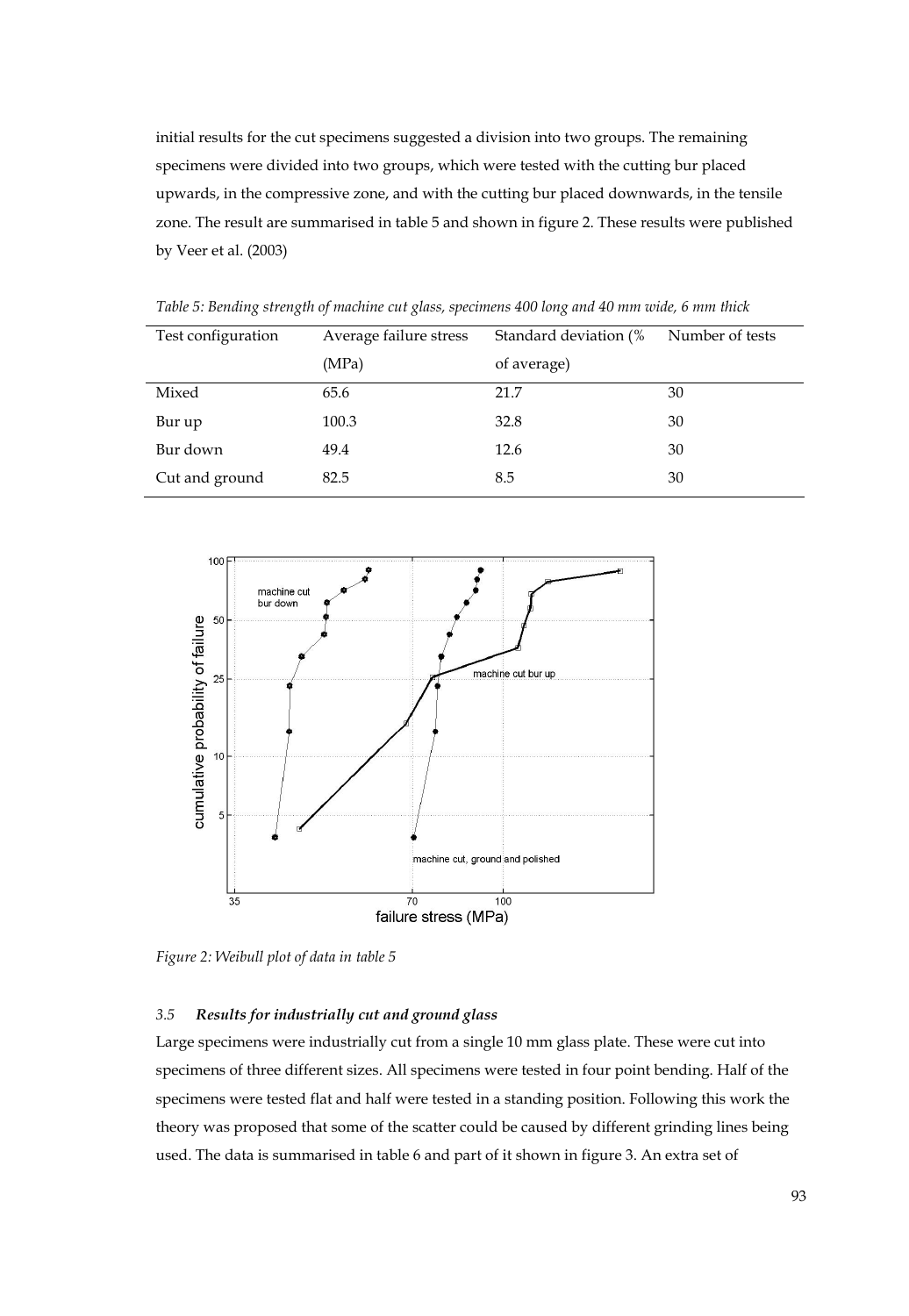specimens was made which were finished on three different grinding lines. Each set of specimens being tested and analyzed separately. The results from the three different grinding lines are given in table 7 and shown in figure 4. The results were published by Veer et al. (2005).

| Width | Configuration | Average failure | Standard deviation | Number of tests |
|-------|---------------|-----------------|--------------------|-----------------|
| (mm)  |               | stress (MPa)    | (% of average)     |                 |
| 50    | Lying         | 71.4            | 19.6               | 16              |
| 50    | standing      | 52.4            | 16.1               | 16              |
| 125   | Lying         | 71.0            | 20.1               | 16              |
| 125   | standing      | 43.7            | 11.8               | 16              |
| 250   | Lying         | 51.1            | 35.3               | 16              |
| 250   | standing      | 39.9            | 24.3               | 16              |
|       |               |                 |                    |                 |

*Table 6: Bending strength of machine cut and ground glass, large specimens 1000 mm long and 10 mm thick, small specimens 600 m long and 50 mm wide* 



*Figure 3: Weibull plot for test results of 1000×125×10 mm specimens tested standing*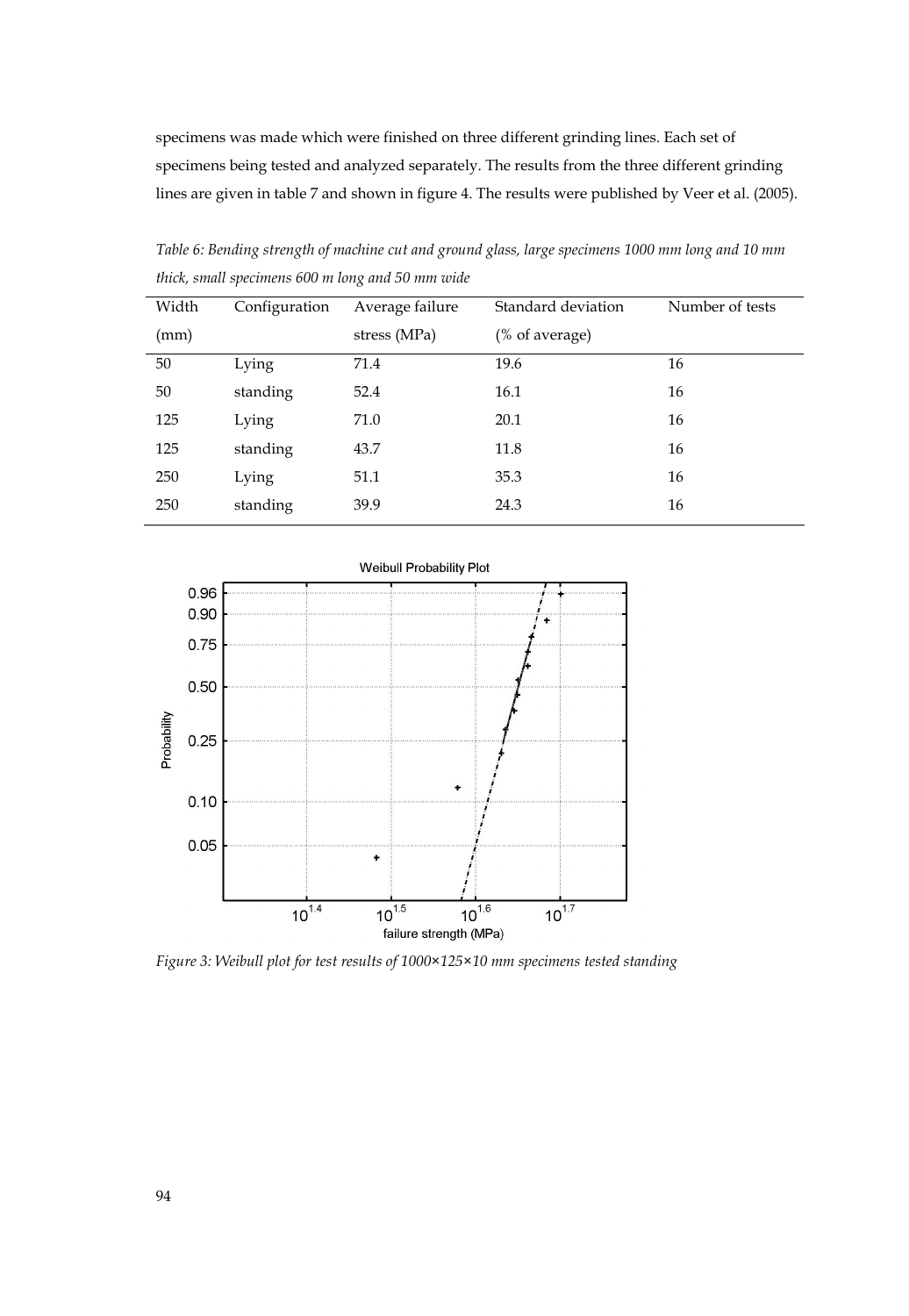| Grinding line | Average failure stress | Standard deviation (% | Number of tests |
|---------------|------------------------|-----------------------|-----------------|
|               | (MPa)                  | of average)           |                 |
|               | 53.0                   | 16.7                  | 10              |
|               | 52.6                   | 11.1                  | 11              |
|               | 50.9                   | 22.7                  | 11              |

*Table 7: Bending strength of machine cut and ground glass, specimens 1000 mm long, 125 mm wide and 10 mm thick* 

Weibull Probability Plot large specimens



*Figure 4: Weibull plot of data in Table 7*

### *3.6 Results for rotary wheel cut glass*

Rotary wheel grinding is a suitable method for manufacturing small specimens as the cutting and finishing takes place in one processing step. From 8 mm thick normal glass and optiwhite glass a large number of specimens were cut. Optiwhite glass is float glass with reduced iron content and thus lacks the greenish shine of normal float glass.

Half of these were soaked in hot water at 70ºC for fourteen days. The corrosion in this period should make all flaws less sharp and thus increase the strength as stated by Gulati, (1997). The results are summarised in table 8 and shown in figure 5. These results were published by Veer et al., (2006).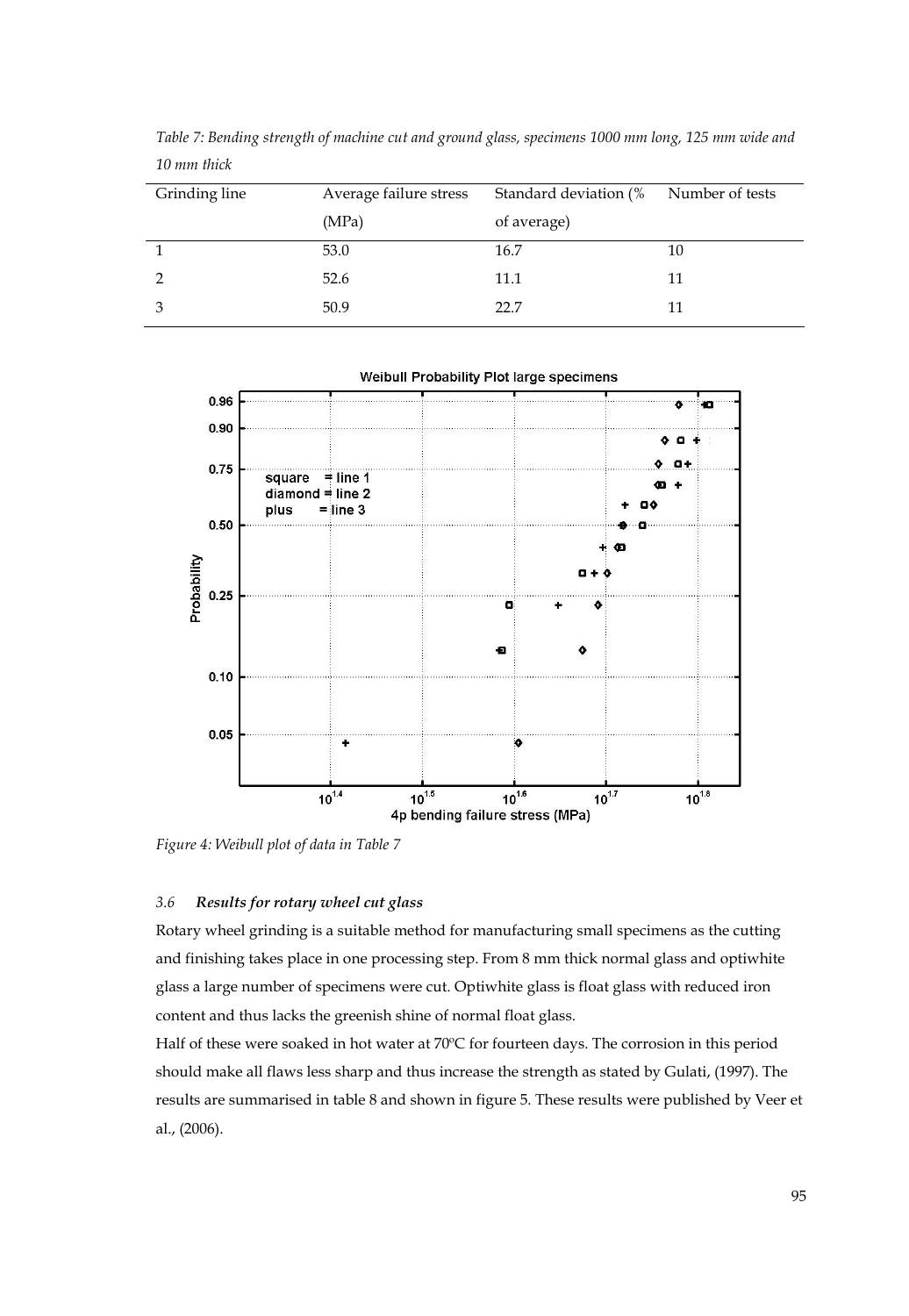| Glass type         | Average failure stress | Standard deviation (% | Number of tests |
|--------------------|------------------------|-----------------------|-----------------|
|                    | (MPa)                  | of average)           |                 |
| normal             | 81.6                   | 17.2                  | 24              |
| normal watersoaked | 82.5                   | 16.5                  | 38              |
| optiwhite          | 80.2                   | 14.8                  | 39              |
| Optiwhite water    | 83.0                   | 13.5                  | 38              |
| soaked             |                        |                       |                 |

*Table 8: Bending strength of rotary wheel ground out specimens of length 200 mm long 20 mm wide and 8 mm thick* 



*Figure 5: Weibull plot of data in Table 8* 

## **4 Discussion**

#### *4.1 Failure stress distribution*

The test results cover a whole range of glass thicknesses and edge finishes. Ideally this would lead to a single value for the strength of glass. Unfortunately the enormous variance of results shows this is impossible. The problem thus resolves itself to trying to make a theory that explains these results that might lead to a value for the strength of glass.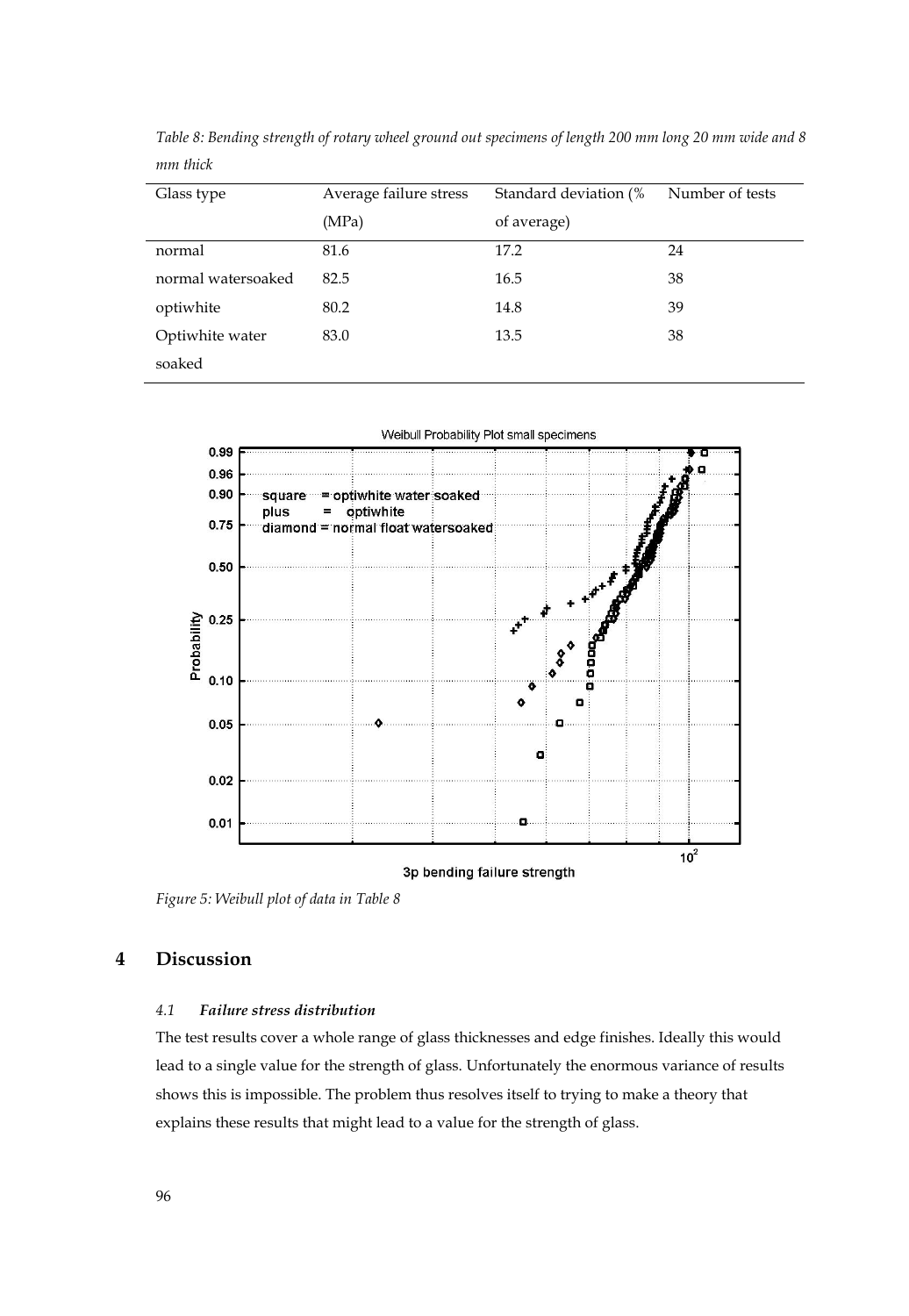The first step in this theory is the problem of distribution. Although it is possible to calculate averages and standard deviations for the datasets, this preassumes a normal distribution. If we take the data for the optiwhite glass from table 8, which has a large series of specimens; the histograms in figure 6 are the result. Although both sets have similar averages and standard deviation, the normal optiwhite glass does not approach a normal distribution. The water soaked optiwhite glass has a distribution closer to the normal distribution but the distribution is a-symmetric and skewed towards the lower values. Figure 5 shows a single parameter Weibull distribution for these data. Although the water soaked optiwhite glass does give an almost straight line the normal optiwhite glass shows clear bilinear behaviour. This is more typical for most of the results. The bilinear Weibull behaviour is also visible in figures 1 and 2. The logic behind the use of the normal distribution and Weibull distribution both supposes a single causative factor with a spread in the size or effect of this causative factor. These results suggest that multiple competitive causative factors control failure in glass.

Considering the nature of glass processing this is not illogical. Figure 7 shows the edge shape of cut and of ground glass. If we look at the different places where damage can occur, there are several points where different types of damage can be introduced. Hard evidence for this is the data in table 5 and figure 2. Cut glass tested with the bur in the tensile zone has on average significantly less strength than glass tested with the bur in the compressive zone. Figure 2 also shows that even with the bur in the compressive zone some specimens have an anomalously low strength. The bur clearly has a negative effect on the strength but some specimens are apparently more damaged than others.



*Figure 6: Histograms of failure strength of the optiwhite glass in normal and watersoaked condition*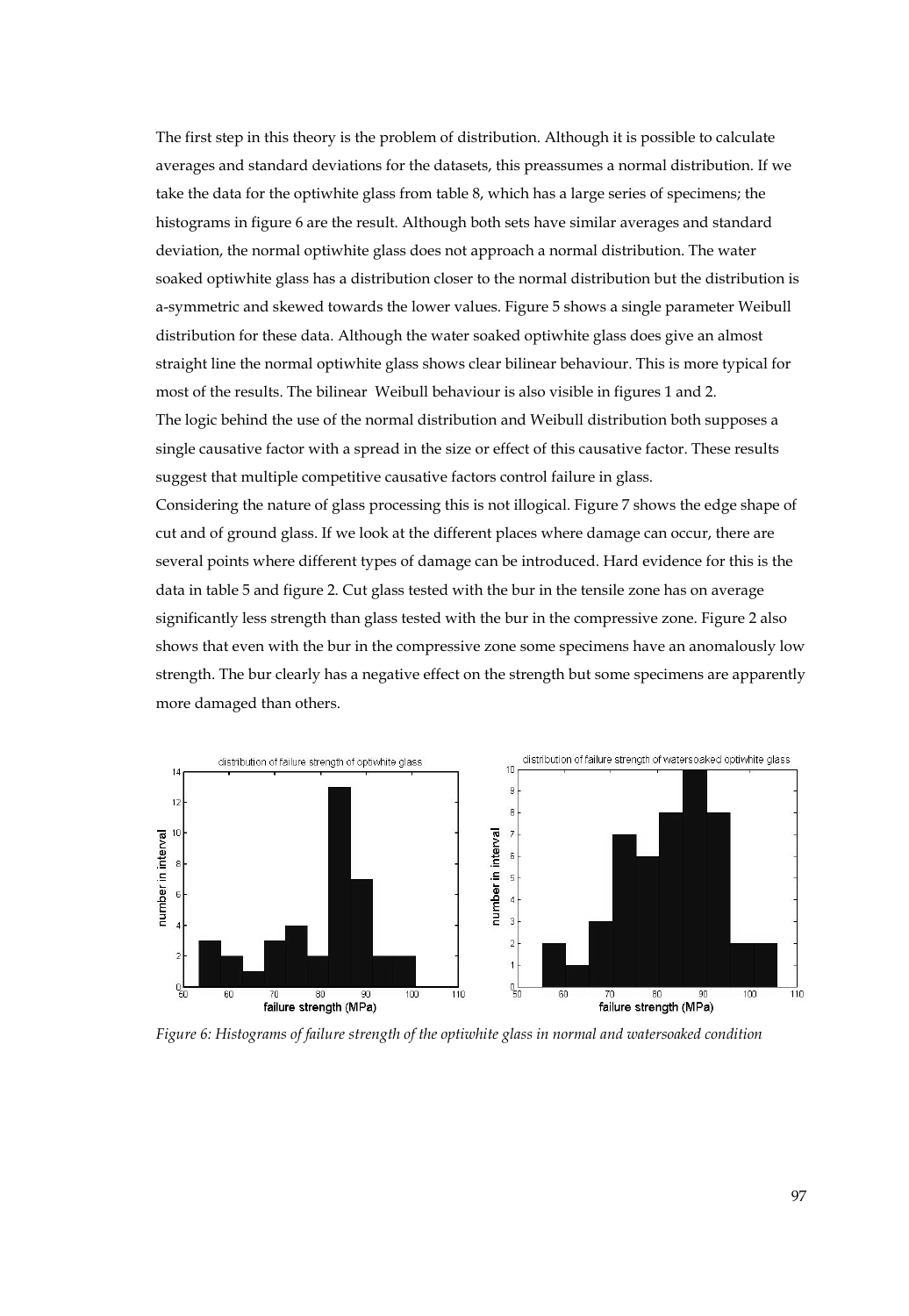

*Figure 7: Schematic diagram of glass edges* 

#### *4.2 LEFM based failure criteria*

The analysis shows that the failure behaviour of glass is not solely stress based but also flaw based. The logical step is then to try to use a Linear Elastic Fracture Mechanics (LEFM), approach. This means using a combination of stress and flaw size to calculate critical stress intensities. However the results in table 6 show an LEFM approach cannot be valid. The tests in table 6 were conducted on specimens who were identically processed but with different heights/widths. All specimens were testing standing or lying in four point bending, which means that a large zone, 40% of the bottom of the specimen, is experiencing the same stress. As all specimens were identically processed by grinding after cutting they should have identical flaw distributions. The results however show the average failure stress is dependent on the height of the specimen, the lower the height the greater the strength. This implies that there is some effect of specimen stiffness or elastic strain intensity gradient on the failure process. In any case the product of flaw size and applied stress is not constant at failure. This rules out a LEFM criterion. The anomaly of the 250 mm wide specimens tested flat can be explained by the size difference, the specimens starting to work as a plate, not as a strip. The failure of LEFM in itself is not surprising as it is based on clearly defined cracks, not a

#### *4.3 Probabilistic approach*

The solution must thus be sought in combination of stress and the distributions of flaw size and flaw shape/type. This ignores the effect of specimen height found in table 6, but this is done to reduce the problem.

continuous series of microscopic damage points along the different material boundaries.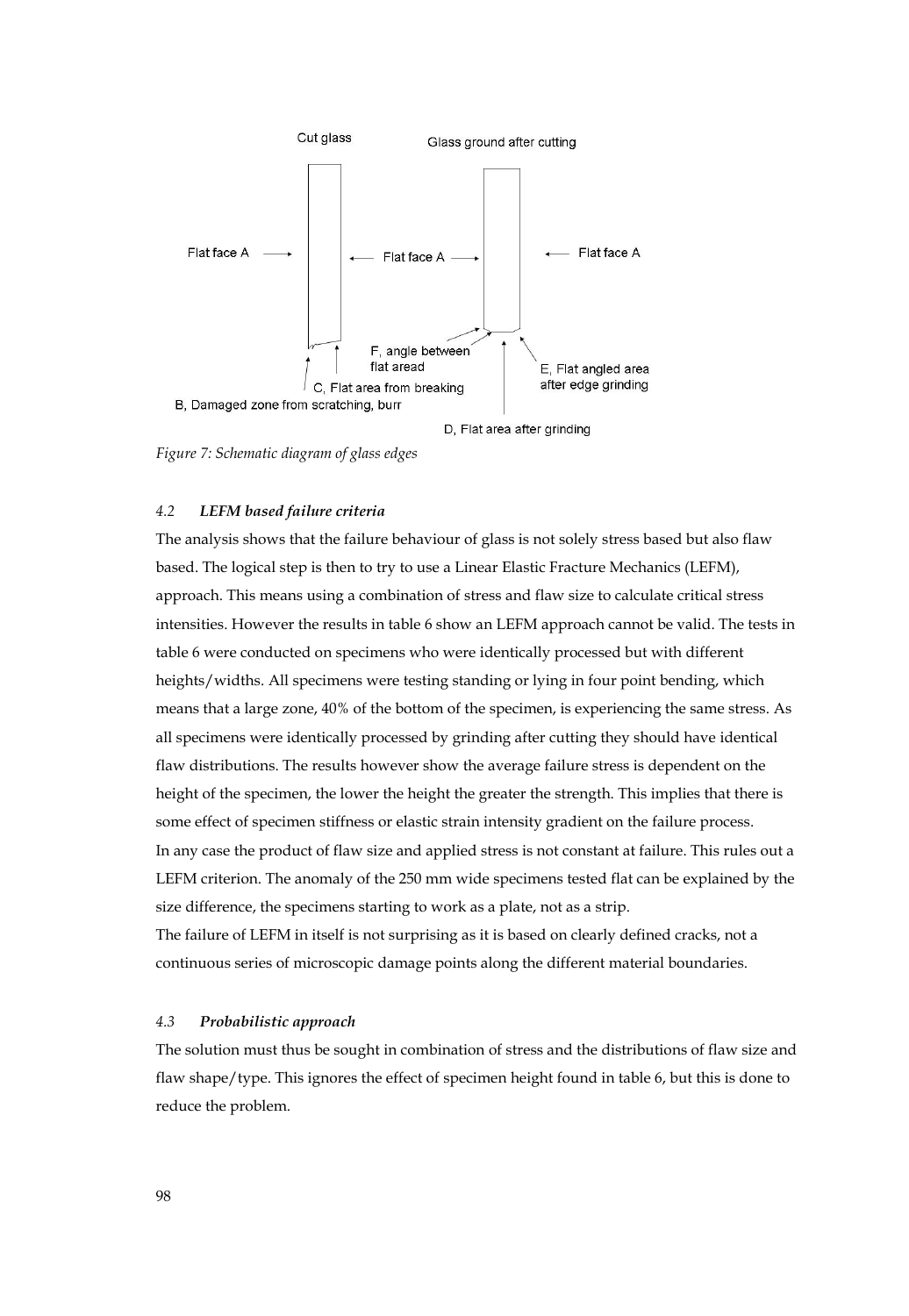If we look at the data from the standing 1000×125×10 mm specimens in figure 3, we can see that only the two lowest results deviate from the Weibull line. This is a tendency that is common in most plots. If we assume that a small minority of specimens have a more serious type of flaw, called Q, the results can be resolved. In the tests in figure 3 400 mm of the bottom edge is loaded by the four point bending to an equal stress. This means that of the 12×400 mm tested two flaws of type Q are found. This suggests that this occurs on average every 2.4 m of produced edge. The results in table 7 and figure 4 suggest that the frequency of occurrence of this type Q flaw is dependent on the grinding line. If we take the eight worst and eight best results of the 48 tests on the standing 1000x125x10 mm specimens we can make the Weibull plot shown in figure 8.



*Figure 8: Weibull plot of the eight weakest and eight strongest specimens in the 1000x125x10 mm standing series* 

This shows quite linear Weibull behaviour for both sets, but with different moduli, suggesting the separated data belongs to two different causal populations. If we take the line of the weakest specimens a Weibull strength of 20 MPa can be calculated.

As the presence of a very small Q flaw can only be found by testing, it is almost impossible to determine its nature. For a failure stress of 50 MPa Wagener calculates using LEFM an equivalent defect size of 30μm. For 20 MPa this increases to 170 μm. In reality the edge damage cannot be described as a simple through thickness crack. It will have a three-dimensional edge crack nature. One possible cause of Q defects in cut and ground glass is that some damage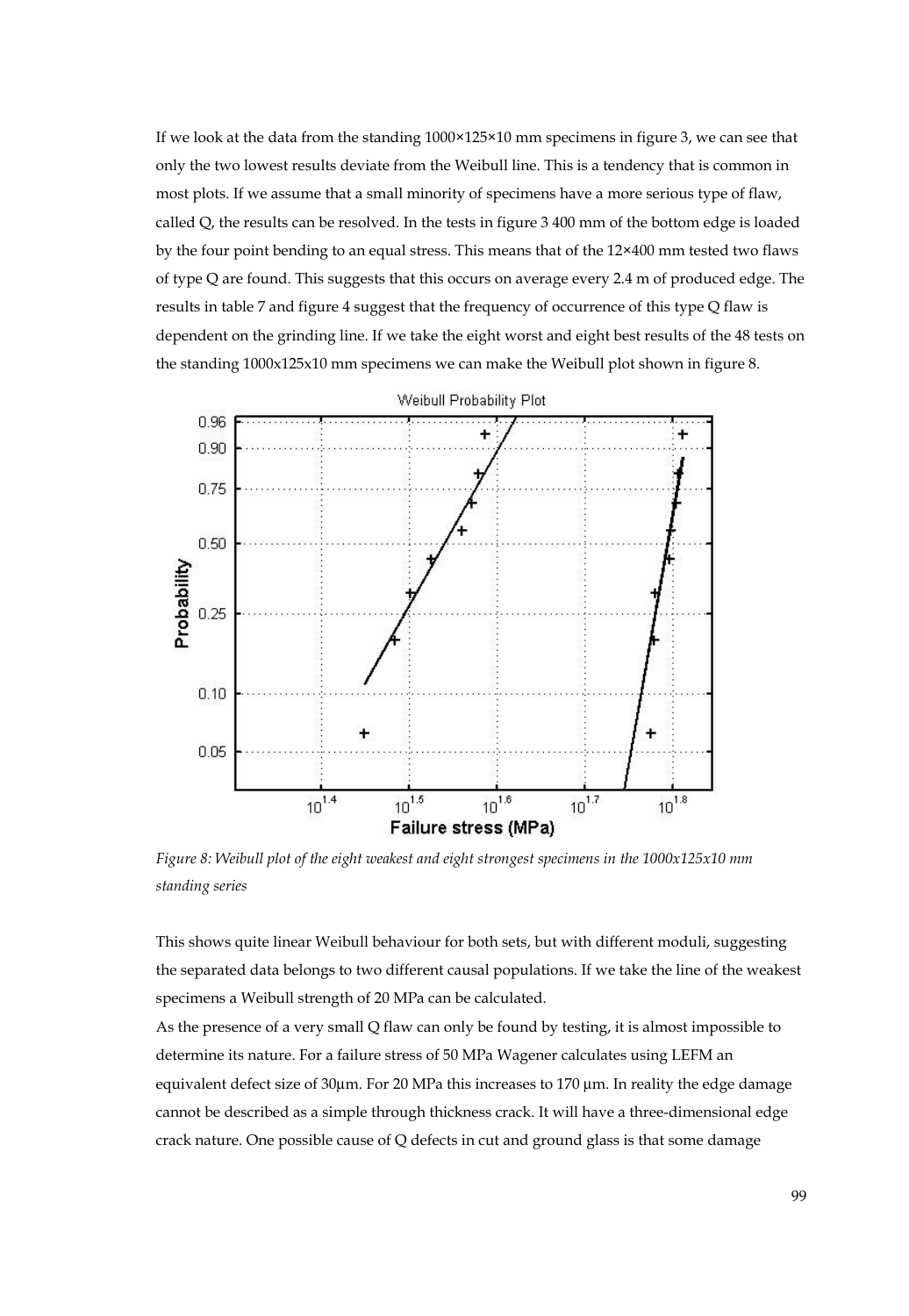produced during cutting, at Point B or C in figure 7, is not removed by grinding. The cut surface has a three-dimensional character and some flaws can be deeper than other flaws. Grinding may not remove these flaws completely as usually only the minimal amount of material is ground away. Sometimes the grinding might increase the damaging character of the flaw. The data in table 5 shows that grinding does not always increase the strength compared with cutting. In addition the glass processed by rotary wheel grinding which is not cut is generally stronger than the cut and ground glass. The absence of cutting might limit the occurrence of serious defects. This is however only circumstantial evidence at best. The results on the optiwhite glass, shown in figure 5, suggest that corrosion can change the nature of the flaws making them less severe.



With some basic assumptions we can model the predicted flaw distributions. *Figure 9: Results for statistical model for three different specimen sizes and two defect populations* 

If we hypothesise a randomised strength distribution around two types of defect, Q and N. Q had a distribution of one in every 2 meters of length and a failure stress of 30 MPa with a standard deviation of 7%. N has a frequency of every mm and a failure stress of 60 MPa and a standard deviation of 12 %. Using this the probabilistic four point bending failure stresses can be calculated for specimens of 400, 1200 and 2400 mm using an upper roller distance of 40% of the specimen length. Figure 9 shows the results.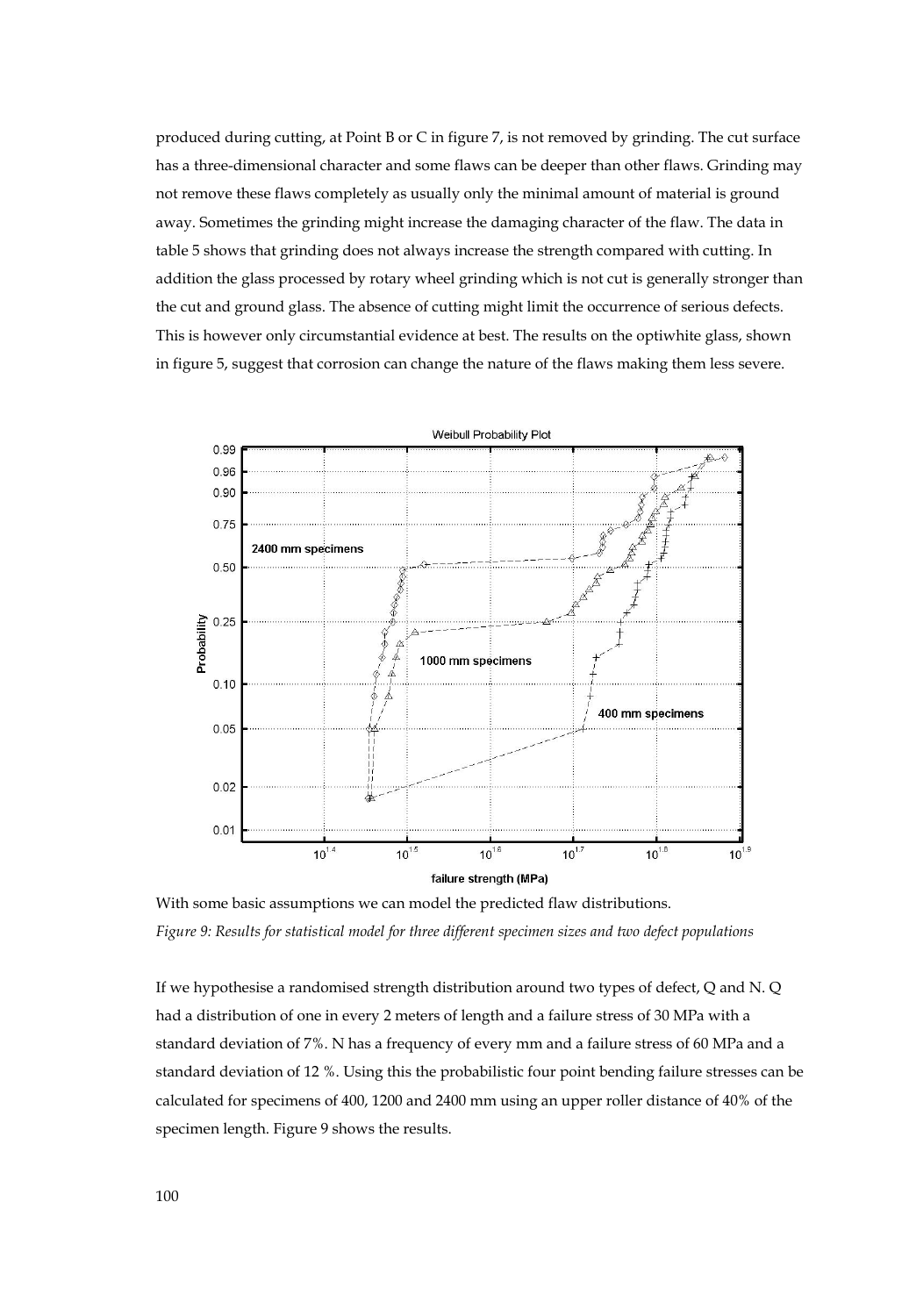

*Figure 10: Predicted distributions for five meter specimens in four point bending and one meter specimens in three point bending* 

These results are similar to the test results. Smaller specimens have a higher failure stress result with a very occasional bad result. Large specimens show bilinear Weibull behaviour. If we change the parameters to look at large 5 meter specimens in four point bending and at one meter specimens in three point bending figure 10 results. The large specimens would show almost single Weibull behaviour corresponding with the near certainty of Q defects being present. The one meter specimens in three point bending show almost single Weibull behaviour for the N defects, as the probability of a Q defect being in the high stress zone is very low. This suggests that testing in small series and/or in three point bending will give non representative results.

#### *4.4 Determining the strength of glass*

This still leaves us with the problem of determining the strength of glass. One solution used in other materials is round-robin testing. Figure 11 combines the data of tables 5 and 6 in a single data set. This looks like it results in a single Weibull line. From this a strength of 20 MPa is calculated. This short cut is tempting. However as it has been shown that the defect distribution is dependent on the processing line and probably on the time of processing, it is mathematically wrong to combine these four data sets.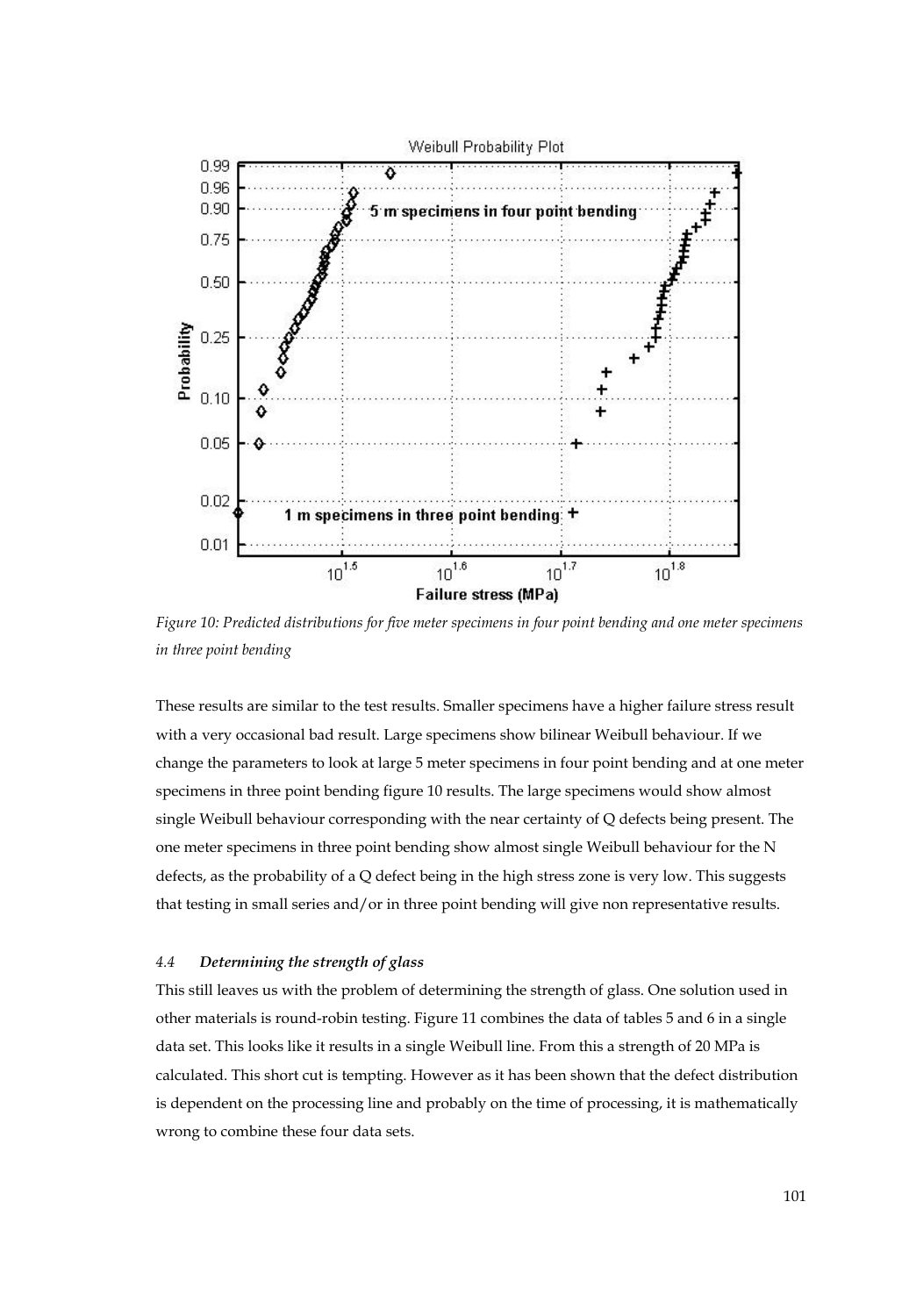

*Figure 11: Weibull plot of combined data sets from tables 5 and 6* 

One last approach would be to look at all the data of all the sets. This shows that no specimens failed at stresses below 20 MPa. This agrees with the result found by Belis. Thus even without a mathematical description of the strength distribution; the fact that al values are greater than 20 MPa is a reasonable value as a conservative design strength. This is a result confirmed by several hundred tests. Even if the actual strength is several times greater, the 20 MPa will still be a bottom line value. The Q type defect hypothesis also implies that the larger the piece of glass, or the larger the number of pieces of glass, somewhere failure will start at a tensile stress of 20 MPa. The fact that most of the glass has not cracked at this point is not of importance from an engineering point of view, although it remains an interesting scientific problem. If we look at the other tests an upper bound value of 110 MPa can be given based on the results of the tests on the round bars and the best results of the other tests. Possibly by better control of processing this might be achieved consistently. This will be a difficult undertaking and higher values than 20 MPa can probably never be guaranteed for soda lime glass. In practice after good processing there will still be damage in handling, transport, assembly and normal use.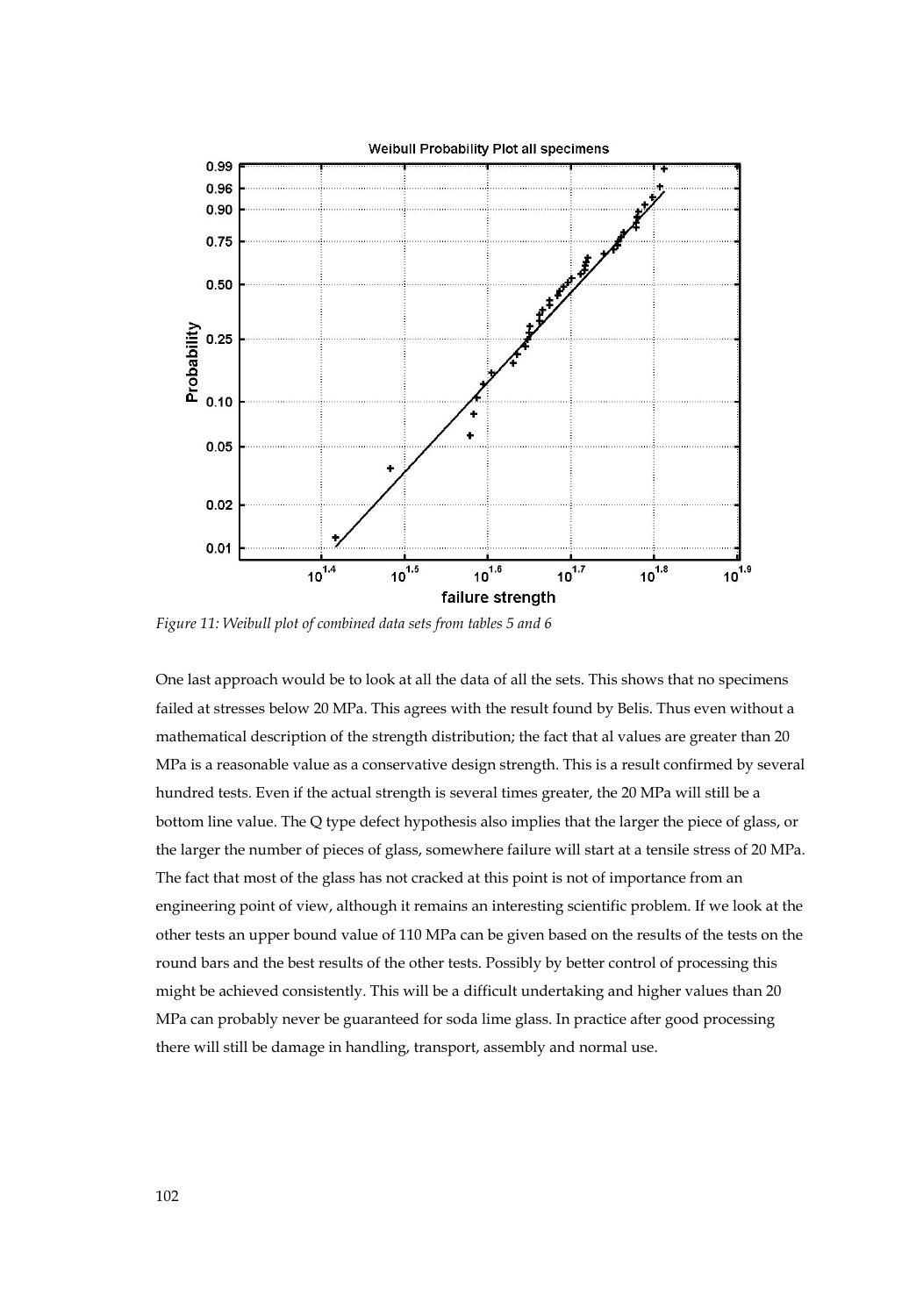## **5 Conclusions**

From the results the following is concluded:

- Failure in glass is the result of a combination of flaws and stresses
- The critical parameter cannot be described by linear elastic fracture mechanics
- The failure strength of glass can only in rare cases be described by a normal distribution.
- The failure strength can sometimes be described by a Weibull distribution.
- The deviation from the Weibull distribution is caused in industrially processed glass by a number of deviant results with low failure stresses. This is due to a rare defect that only occurs every two to three meters of edge length.
- The way the glass is processed influences the behaviour of each data set.
- Round robin testing of glass cannot give a mathematically valid result. The data sets cannot be added since they contain different flaw distributions.
- If we take the lowest values of the round-robin test sets a good Weibull plot can be suggesting a Weibull strength of 20 MPa.
- This value of 20 MPa agrees well with the minimum values of all data sets used here and is a lower boundary.
- A maximum strength of annealed float glass of 110 MPa follows from the results.

#### *Acknowledgement*

The author wishes to thank the van Noordenne glasgroep and especially its president Gerrit van Noordenne for all the material support over the years. In addition the work of some twenty building technology students in conducting a lot of the tests described here is gratefully acknowledged.

## **References**

- J. Belis, *Kipsterkte van Monolithische en gelamineerde glazen liggers*, PhD thesis, University of Ghent, 2005
- R. Corti, A. Kaonpaa, A.P. Nikkila, Effect of diferent edges treatment on the 4-Point bending strength of Normal and Tempered glass, *proceedings glass processing days*, Tampere Finland 2005
- R.J. Hand, Strengthening of glass using epoxy based coatings, *Proceedings Pole Verrier*, Nancy 17- 18 november 2006, 2006
- S.T. Gulati, Design principles for glass products, *course manual , glass processing days*, Tamglass, Tampere Finland, 1997